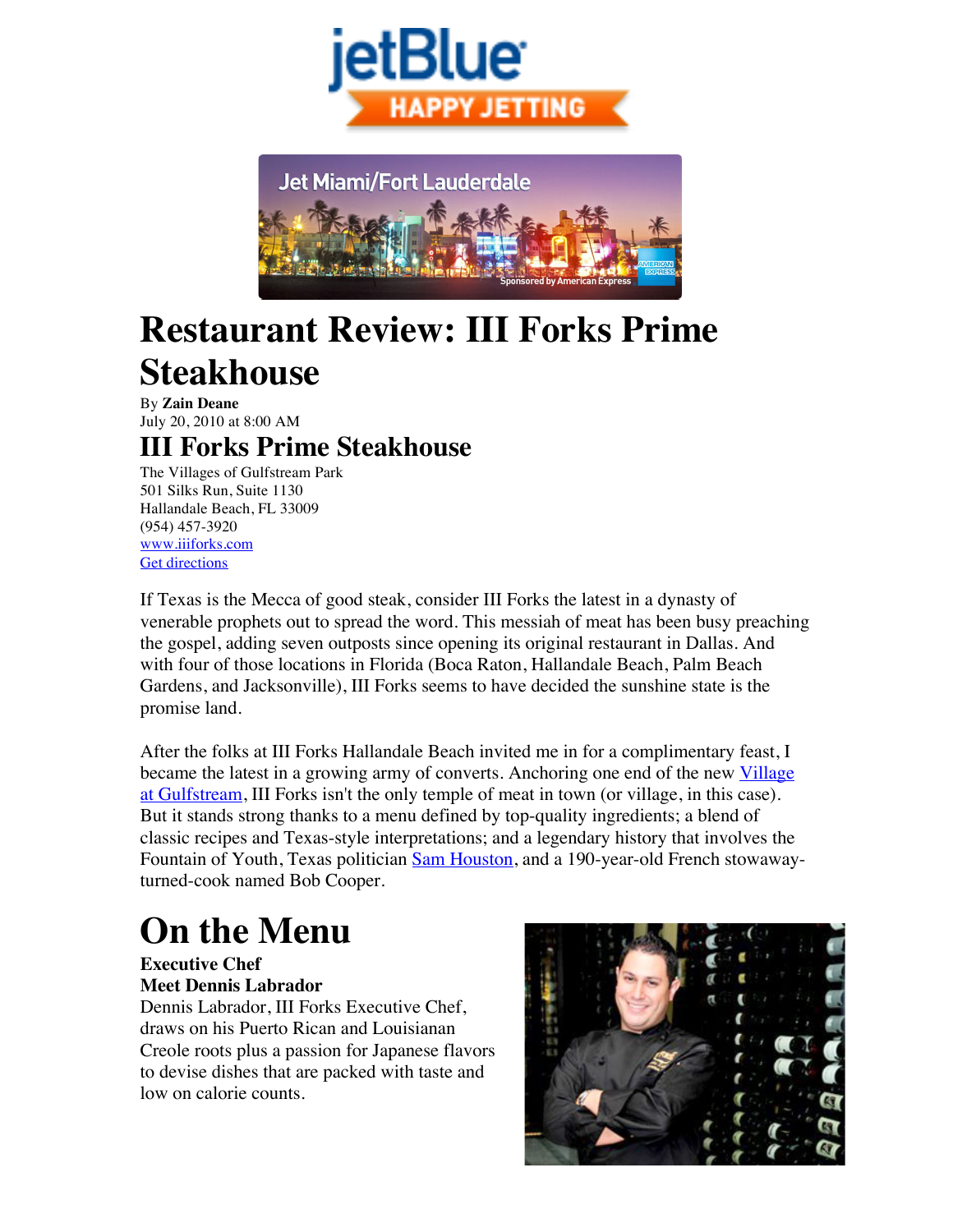### **Cocktail Million Dollar Mojito**

The million-dollar difference lies in the champagne used in this mojito, a departure from traditional recipes. The result? A strong, bubbly version of the Cuban classic and South Florida favorite that grows on you with each sip.

## **Salad**

### **III Forks Salad**

Sometimes simplicity works best, as in this classic, simple but satisfying salad, made with toasted pecans, crumbled blue cheese, Granny Smith apples and field greens. A maple walnut vinaigrette binds the greens perfectly.

#### **Entree**

#### **Tomahawk Ribeye**

I highly recommend the expensive but oh-soworth-it 36-ounce Tomahawk Rib-Eye special. A relatively uncommon cut of meat, the thickcut rib-eye arrives on a cutting board attached to a bone long enough to make you feel like Fred Flintstone. That's Jeff, our genial and courteous waiter, slicing the steak table-side. With a crispy crust and divinely succulent center, the Tomahawk was everything I wanted in a steak and more.